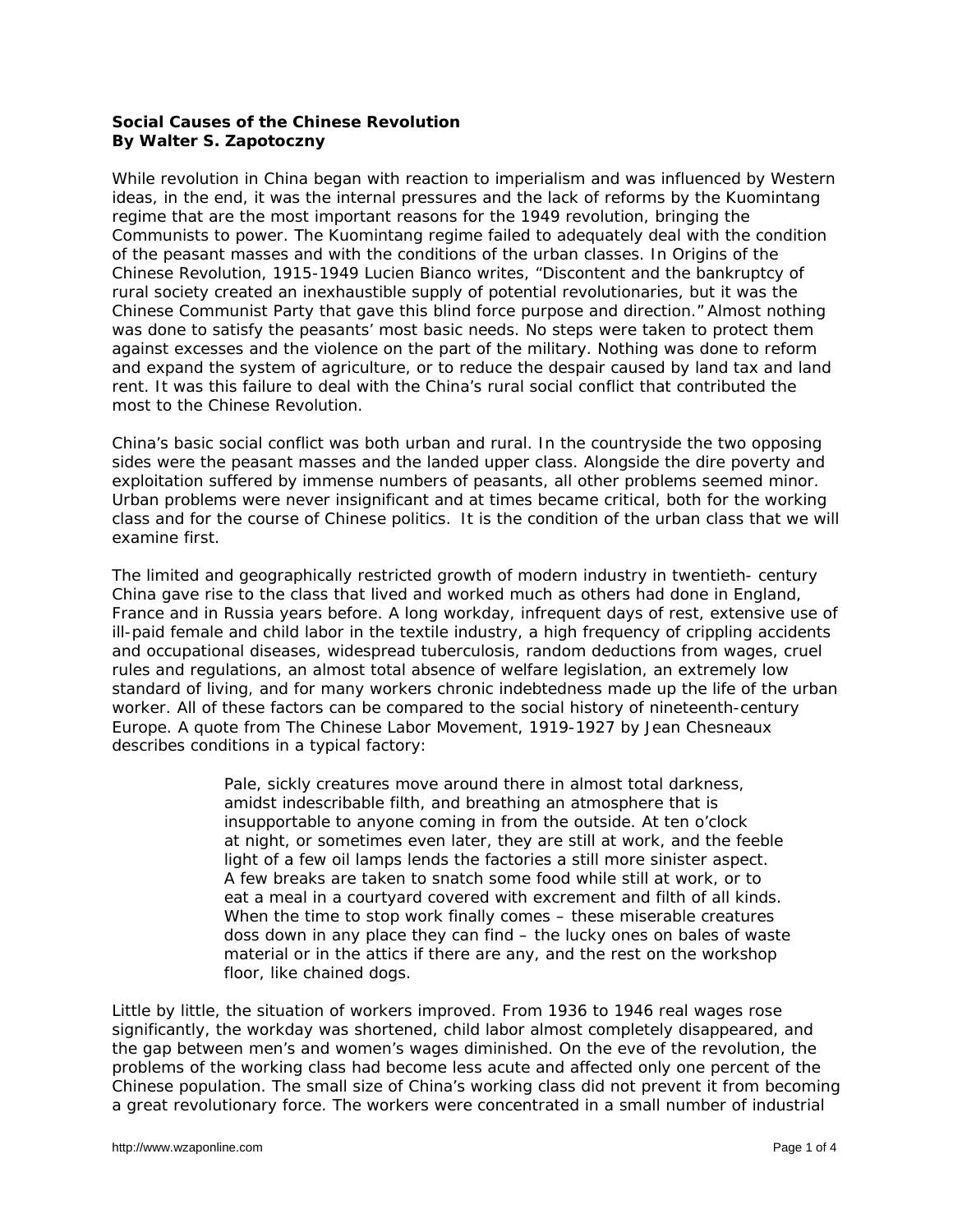centers that were also the country's leading political centers. After such promising beginnings as the Hong Kong strike of 1922, the Chinese labor movement grew so rapidly and dramatically that it became a major force in the revolutionary uprising of 1925-27.

"Even though the labor movement played a negligible role in the last and decisive phase of revolution," writes J. M. Roberts in *The New History of the World,* "the Communists did benefit enormously in China from the fact that capitalism could easily be represented as the unifying, connecting principle behind foreign exploitation and aggression." Neither major strikes nor urban uprisings contributed greatly to the Red Army successes. There were very few workers in the victorious Red Army. It was comprised essentially of peasants who where led by other peasants and intellectuals. It is the condition of the rural peasants that we now turn our attention to.

The life of the peasant in pre-revolution China can best be described by one word – misery. The source of the revolution and the real strength of the Communist Party can be found in the living conditions that prevailed from one end of China to the other. Poverty, abuse, and early death were the only prospects for nearly half a billion people. There were several factors contributing to the misery of the peasants.

The peasants where still bound to medieval traditions and beliefs that the dragon that dispensed rain would spare their families in time of drought. Bianco adds, "I believe that objective conditions, i.e. economic and demographic conditions, were in themselves sufficient to make the distress of the vast majority inevitable." Adding to this, China's already vast population tripled in 200 years, from 120-140 million in 1651 to 350-543 million in 1851. All of this growth came before any real contact with the West and before the beginning of industrialization. On the eve of the revolution, the pressure of population on land in China was greater than it had ever been. The Chinese agriculture was by no means primitive. The Chinese farmer's refined techniques and infinite painstakingness have been compared to the highest form of gardening. But the Chinese farmer's art belonged to a pre-scientific era, which meant that no matter how tireless and resourceful his efforts he could never hope for more than a modest yield. His choice of seed was left to chance with no consideration for irrigation. Even if he had some knowledge of the application of soil and plant sciences to land management and crop production, the crudeness of his equipment would have kept him from applying it. The peasant farmer's plight was further complicated by all sorts of psychological, social, and cultural patterns and practices. Among these were a tendency to adhere to established routine, which inhibited the acceptance of new practices and plant varieties. The Chinese peasant accepted poverty as his fate. He accepted the fact that other men were rich and lived off his misery.

As land owners, the rich received land rent from their tenants. As holders of all sorts of local administrative responsibilities, they received various fees and gratuities. As grain merchants, they were almost automatically speculators under the market conditions then prevailing. As moneylenders, they set the high interest rates creating chronic indebtedness. The upper class as a whole dominated all sectors of the rural economy. The large landowners were almost the only people who did not work the soil. With few exceptions, all other classes participated in productive work of one sort or another. The small landowner who worked his own land was on the brink of poverty. Two of the greatest ills that struck the peasant masses were land rent and land taxes. On the eve of the Second World War, land rent probably averaged around 45 percent of the total harvest.

Land taxes were the second great agony of rural life. The peasant had no idea what the legal tax rate was, so no collector could be held to account. Often the theoretical amount of the tax was doubled by so-called surtaxes, and sometimes it was increased tenfold. After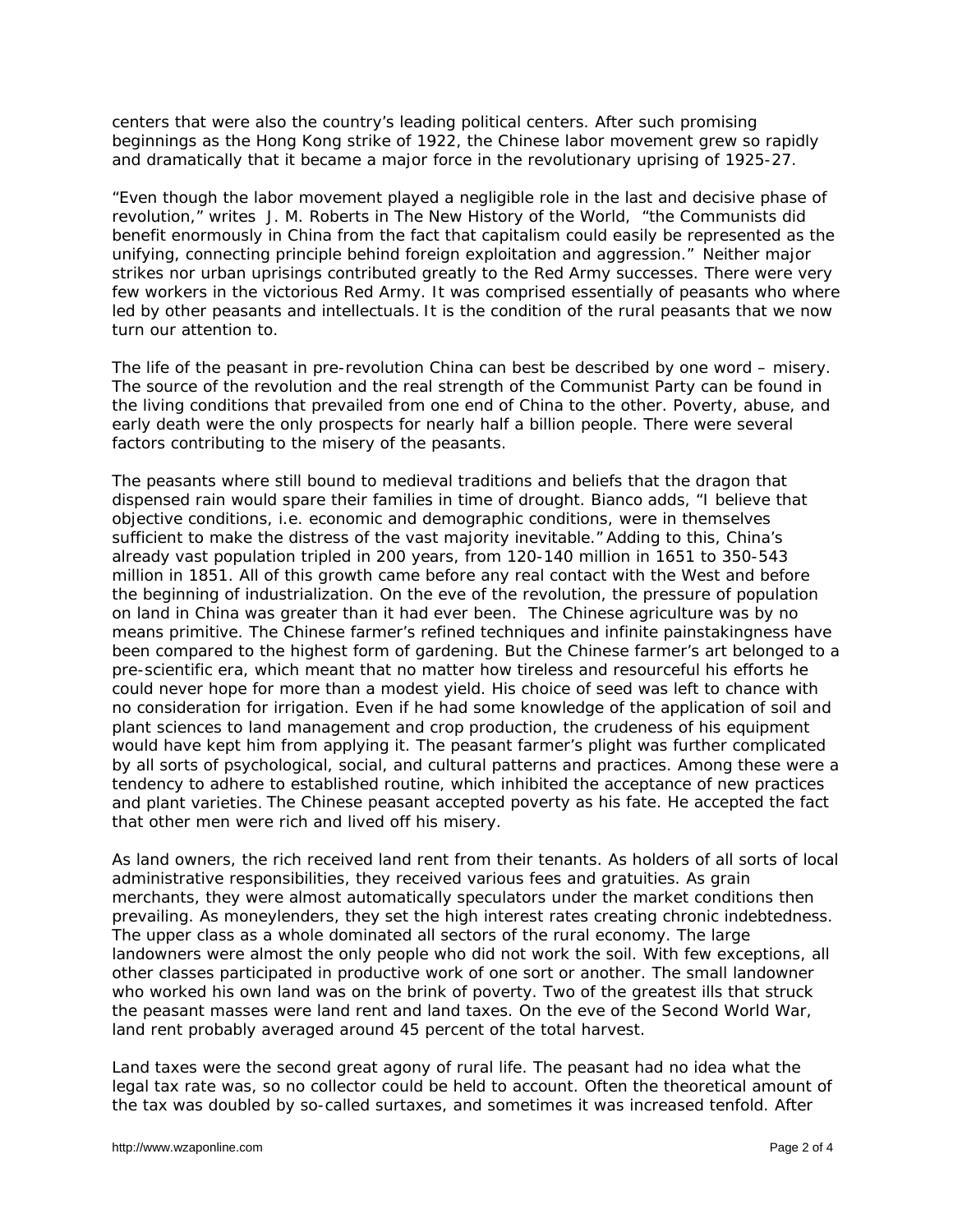surtaxes, the most striking exploitation was collection of the land tax before it supposedly fell due. The last abuse was the monopoly on tax collection sometimes held by a hereditary cast, which kept its account books closed even to the district magistrate. Inequities of all sorts were accompanied by numerous inconsistencies and irregularities.

In *The History of China* David Wright tells about the popularity of land reform among the peasants. After being perused by Chiang Kai-shek's forces, Mao Zedong and Zhu Enlai eventually relocated to Jiangxi province, where they organized a rural soviet (council), a Communist-led regime that confiscated land from greedy landlords, punished or executed them, and redistributed their land to poor peasants. This simple program of land reform was tremendously appealing to Jiangxi's peasantry, and by early 1930 Mao's Communist movement in the province was gaining enormous popular support.

The Kuomintang regime did make an attempt to improve the condition of the peasant. A number of government agencies were charged with improving agricultural economy and peasant life. These new organizations cooperated with others in such activities as taking socioeconomic surveys, promoting technological improvements, launching irrigation and reforestation projects and trying to improve peasant health and hygiene. But all these measures affected only a few areas, and those only on the surface. The government provided a small amount of money in their budget for these measures. Most of the government's measures were concerned with the rural economy as such, not with any deeper problem. Some of its programs seemed to be based on the supposition that the peasant problem came down to the need for agricultural upgrading, others on no supposition whatever. As a result, whereas there was limited progress of sorts in different directions, no concentrated effort was made on the problem as a whole. Almost nothing was done to satisfy the peasant's most basic needs. No steps were taken to protect satisfy their basic needs or to eliminate reform and expand the system of agricultural credit, or to reduce the misery caused by land tax and land rent.

In conclusion, China's basic social conflict was with its workers. In rural areas the two opposing sides were the peasant masses and the landed upper classes. Rent and land taxes plagued the peasants. The urban class suffered many of the same problems experienced in other industrialized countries – long workdays, use of ill-paid female and child labor, crippling accidents and occupational diseases. In the end though, it was the internal pressures and the lack of peasant reforms by the Kuomintang regime that are the most important social cause of the Chinese Revolution. The government's inability to deal with the basic needs of its people allowed the Communists to be successful in 1949. As Bianco writes, "The class that listened that listened to the revolutionaries, the class they cultivated, the backbone and flesh of the Chinese Revolution, was the poor peasant class, which is to say the backbone and flesh of China herself."

## **Bibliography**

- Bianco, Lucien. *Origins of the Chinese Revolution, 1915-1949*. Stanford: Stanford University Press, 1971.
- Chesneaux, Jean. *The Chinese Labor Movement, 1919-1927*. Stanford: Stanford University Press, 1968.
- Roberts, J. M., *The New History of the World*. New York: Oxford University Press, 2003.